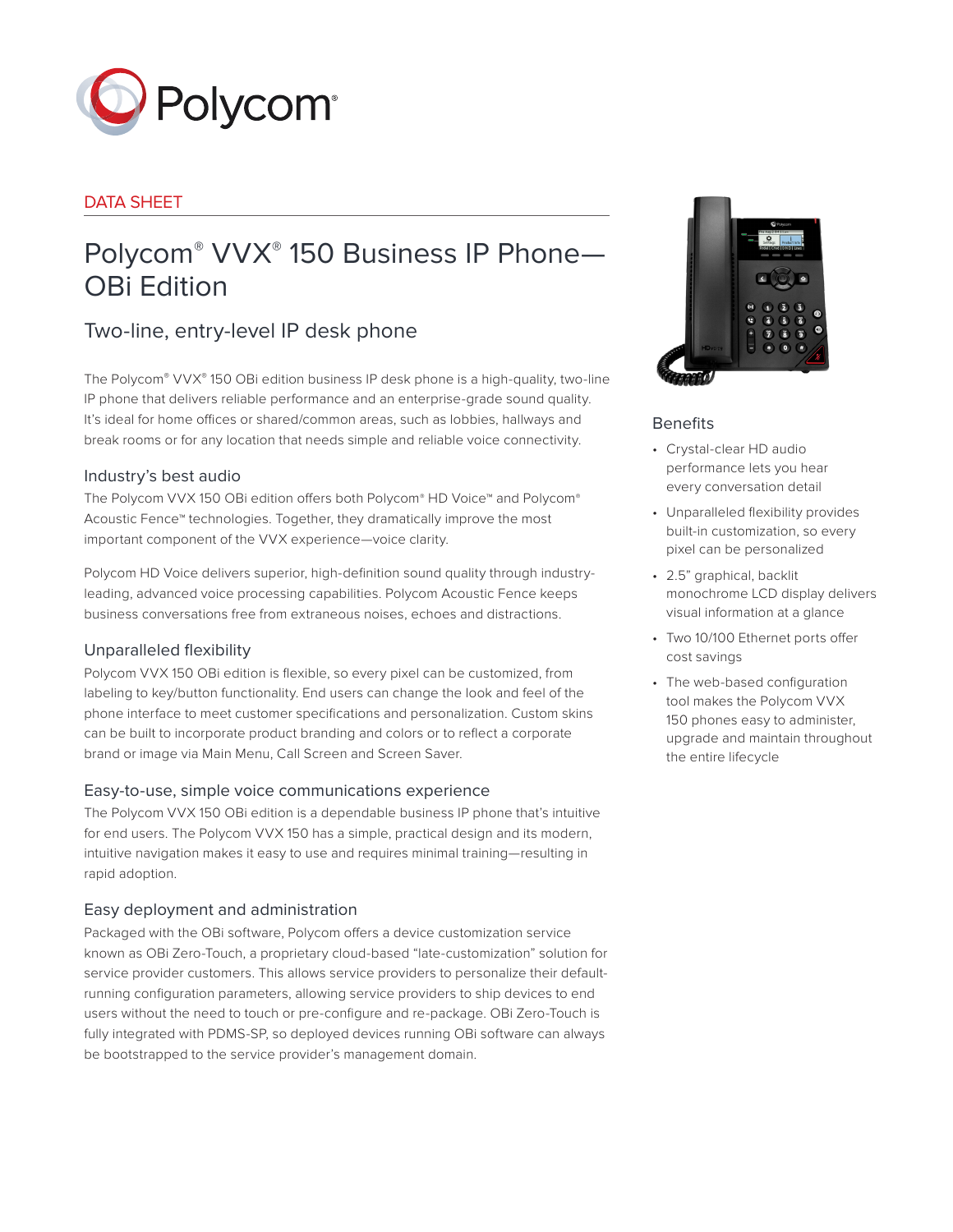# Product specifications

#### User interface features

- 2.5" graphical backlit monochrome LCD (132x64 pixel resolution)
- Voicemail support
- Reversible desk stand/wall mount
- Unicode UTF-8 character support
- Multilingual user interface including Chinese, Danish, Dutch, English (Canada/ US/UK), French, German, Italian, Japanese, Korean, Norwegian, Polish, Portuguese, Russian, Slovenian, Spanish and Swedish

#### Feature keys

- 4 context-sensitive "soft" keys
- 2 line keys with bi-color (red/green) LED "Home" feature key
- 4-way navigation key cluster with center "Select" key
- 2 volume control keys
- Dedicated keys:
	- Back and Home
	- Hold and Transfer
	- Headset
- Hands-free speakerphone
- Microphone mute

#### Audio features

- Polycom Acoustic Clarity provides fullduplex conversations, acoustic echo cancellation and background noise suppression.
- TIA-920 wideband audio
- Type 1 compliant (IEEE 1329 full duplex)
- Frequency response—150 Hz—7 kHz for hands-free speakerphone, handset and optional headset mode
- Codecs: G.711 (A-law and μ-law), G.729AB, G.722 (HD Voice), iLBC
- Individual volume settings with visual feedback for each audio path
- Voice activity detection
- Comfort noise generation
- DTMF tone generation (RFC 2833 and in-band)
- Low-delay audio packet transmission
- Adaptive jitter buffers
- Packet loss concealment

#### Headset and handset compatibility

- Dedicated RJ-9 headset port
- Hearing aid compatibility to ITU-T P.370 and TIA 504A standards
- Compliant with ADA Section 508 Subpart B 1194.23 (all)
- Hearing aid compatible (HAC) handset for magnetic coupling to hearing aids
- Compatible with commercially available TTY adapter equipment

#### Call handling features

- 6 SIP identity (registration)/2 programmable line keys
- Shared call/bridged line appearance
- Flexible line appearance (one or two line keys can be assigned for each registration)
- Distinctive incoming call treatment/ call waiting
- Call timer and call waiting
- Call transfer, hold, divert (forward), pickup
- Called, calling, connected party information
- Local three-way audio conferencing
- One-touch speed dial, redial
- Remote missed call notification
- Do not disturb function
- Electronic hook switch capable
- Local configurable digit map/dial plan

#### Open application platform

- Supports Polycom OBi edition XML API for third- party business and personal applications
- Corporate directory access using LDAP

#### Network and provisioning

- SIP protocol support
- SDP
- IETF SIP (RFC 3261 and companion RFCs)
- Two-port Ethernet switch 10/100 Base-TX across LAN and PC ports
- Static or dynamic host configuration protocol (DHCP) network setup
- Time and date synchronization using SNTP
- TFTP/HTTP/HTTPS server-based central provisioning for mass deployments
- Call server redundancy supported
- QoS support–IEEE 802.1p/Q tagging (VLAN), Layer 3 TOS, and DHCP
- DHCP VLAN discovery, LLDP-MED for VLAN discovery
- Network address translation (NAT) support for static configuration and "Keep-Alive" SIP signaling
- RTCP and RTP support
- Event logging
- Syslog
- Hardware diagnostics
- Status and statistics reporting
- TCP
- UDP
	- DNS-SRV
	- $\cdot$  IPv4

#### Security

- 802.1X authentication and EAPOL media encryption via SRTP
- Transport layer security (TLS)
- Encrypted configuration files
- Digest authentication
- Password login
- HTTPS secure provisioning
- Support for signed software executables

#### Power

- Built-in auto-sensing IEEE 802.3af power over Ethernet Class 2, 5.0 W (Max)
- External universal AC/DC adapter (optional) 5VDC @ 3A (15W)
- ENERGY STAR® rated

#### Approvals

- FCC Part 15 (CFR 47) Class B
- ICES-003 Class B
- EN55032 Class B
- CISPR32 Class B
- VCCI Class B
- EN55024
- EN61000-3-2; EN61000-3-3
- NZ Telepermit
- Korea KCC3
- UAE TRA

Safety

• CE Mark

• Russia CU3

• Brazil ANATEL3 • Australia RCM • South Africa ICASA3 • Saudi Arabia CITC • China CCC3 • RoHS Compliant

• UL 60950-1/62368-1

• EN 60950-1/62368-1 • IEC 60950-1/62368-1 • AS/NZS 60950-1 Operating conditions

noncondensing

• CAN/CSA C22.2 No 60950-1/62368-1-1

• Temperature: 0 to 40°C (+32 to 104°F) • Relative humidity: 5% to 95%,